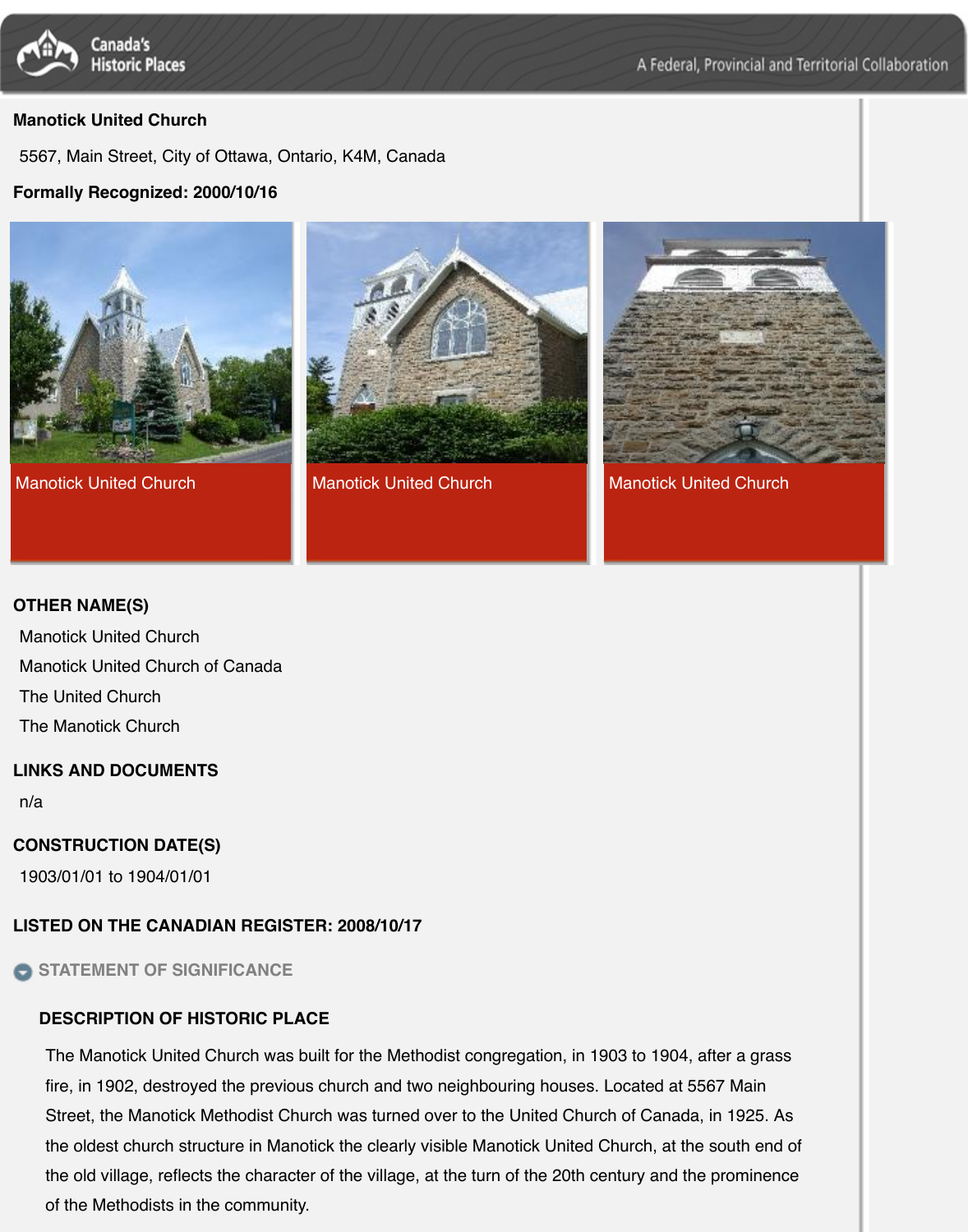The Manotick United Church is recognized for its heritage value by the Township of Rideau (now City of Ottawa), By-law 26/2000.

#### **HERITAGE VALUE**

The Manotick United Church is associated with the settlement of Methodists, in a rapidly growing Manotick, at the turn of the 20th century. A Methodist Church at Long Island Locks was established somewhat earlier, possibly before 1845. The congregation declined following construction of the bulkhead at Manotick, which led to a migration of population towards M.K. Dickinson's new enterprises there. By 1872, most of the Methodist congregation had moved to Manotick, and they decided to build a new church here. The small log church at Long Islands was dismantled and moved to Dale Wilson's farm, to be used a granary, and was unfortunately destroyed by fire, which was reported to have been started by careless smokers.

The Manotick Methodist Church was built on the north-west corner of Catherine and Elizabeth [now Dickinson] Streets; the congregation donated time and material. The frame building had a stone foundation. By 1874, the congregation was worshipping in the basement of their new church, which officially opened on October 3, 1877. The grass fire of 1902 destroyed this church and all of the records, making it difficult to trace the beginnings of the church.

Two days after the fire, at a meeting of the Trustees, called by the Reverend William Raney, it was agreed to proceed with rebuilding. In the interval, Sunday services would be held in [the old] Harmony Hall. There was debate about where to build the new church. There were three choices: the previous site, a plot near the Church of England site, offered as a gift by M.K. Dickinson, and a lot fronting on Main Street south of Catherine described as "the orchard". In the event, two members of the congregation agreed to buy and donate "the orchard" provided the church be built there, and the decision of a ballot vote fell to them. The present Manotick United Church was opened on May 22, 1904.

The style and quality of the construction make it a good example of its type, reflected in such features as the offset tower, with open belfry and metal roofing, the use of hammer-dressed masonry, with ashlar quoins and dressings and the colourful windows. Most of the stone came from the quarry at Limebank. The design is much like Trinity United Church in Kars, built a few years earlier. All the windows are beautifully coloured and daintily decorated; because the church is stone, they all have deep window sills. There are seven stained glass windows: the large altar window, two on each side of the main body of the church, and one in each entrance stairway at the front corners. There used to be two more windows in the back, but the building of the church hall in 1955-56 necessitated their removal.

The Manotick (United) Church remains as a visual anchor for the streetscape in the Village of Manotick, now enveloped by the City of Ottawa.

Source: Rideau Township Archives, City of Ottawa 4067644.

#### **CHARACTER-DEFINING ELEMENTS**